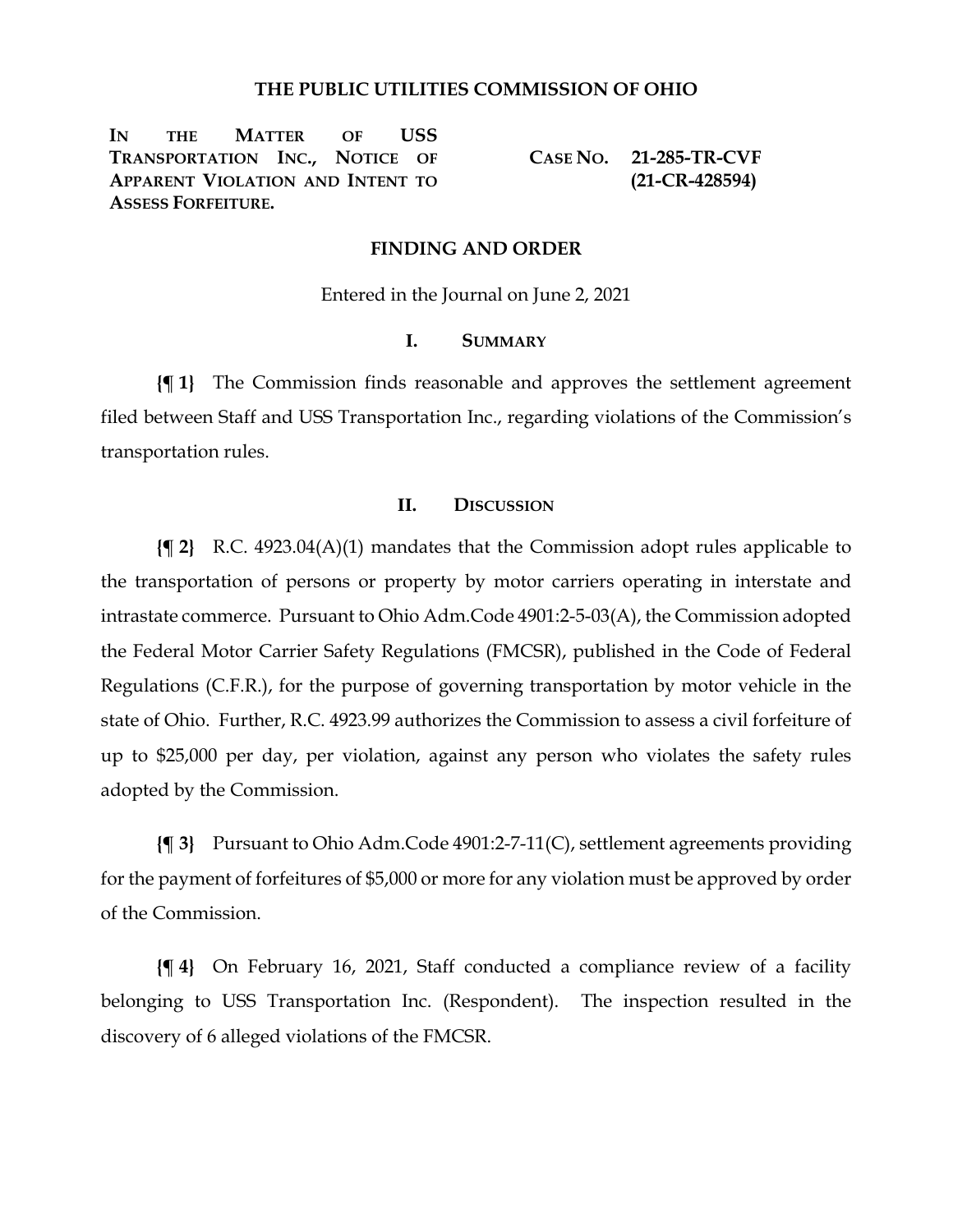**{¶ 5}** Pursuant to Ohio Adm.Code 4901:2-7-07, Staff timely served Respondent with a Notice of Intent to Assess a Forfeiture (NIA). The NIA assessed Respondent a total civil forfeiture of \$12,400 for the 6 alleged violations.

**{¶ 6}** On April 21, 2021, Staff and Respondent filed a settlement agreement (Settlement Agreement) that, in the parties' opinions, resolves the issues raised in this case. Staff and Respondent filed the Settlement Agreement in accordance with Ohio Adm.Code 4901:2-7-11(C), which requires settlement agreements providing for the payment of forfeitures of \$5,000 or more for any violation to be approved by order of the Commission. The following is a summary of the conditions agreed to by the parties; it is not intended to replace or supersede the Settlement Agreement.

- a) Respondent acknowledges that pursuant to the February 16, 2021 inspection, Respondent was found in violation of 49 C.F.R. 382.305, 382.701(b)(1), 382.701(a), 382.711(b), 395.8(a)(1), and 395.8(e)(1). Respondent further acknowledges that the violations listed above may be included in Respondent's compliance record and history of violations insofar as they may be relevant for the purposes of determining penalty actions for future violations.
- b) Respondent has provided proof sufficient to Staff that it has a compliance plan in place to correct the violations found in this inspection. Staff therefore agrees to reduce the forfeiture amount from \$12,400 to \$9,610. Respondent agrees to pay a total civil forfeiture of \$9,610 for the violations.
- c) Respondent shall pay the \$9,610 civil forfeiture within 30 days following the Commission's Order approving the Settlement Agreement. The payment shall be made payable to "Treasurer State of Ohio," and shall be mailed to Public Utilities Commission of Ohio, Attn: CF Processing, 180 E. Broad St., 4th Floor, Columbus, OH 43215-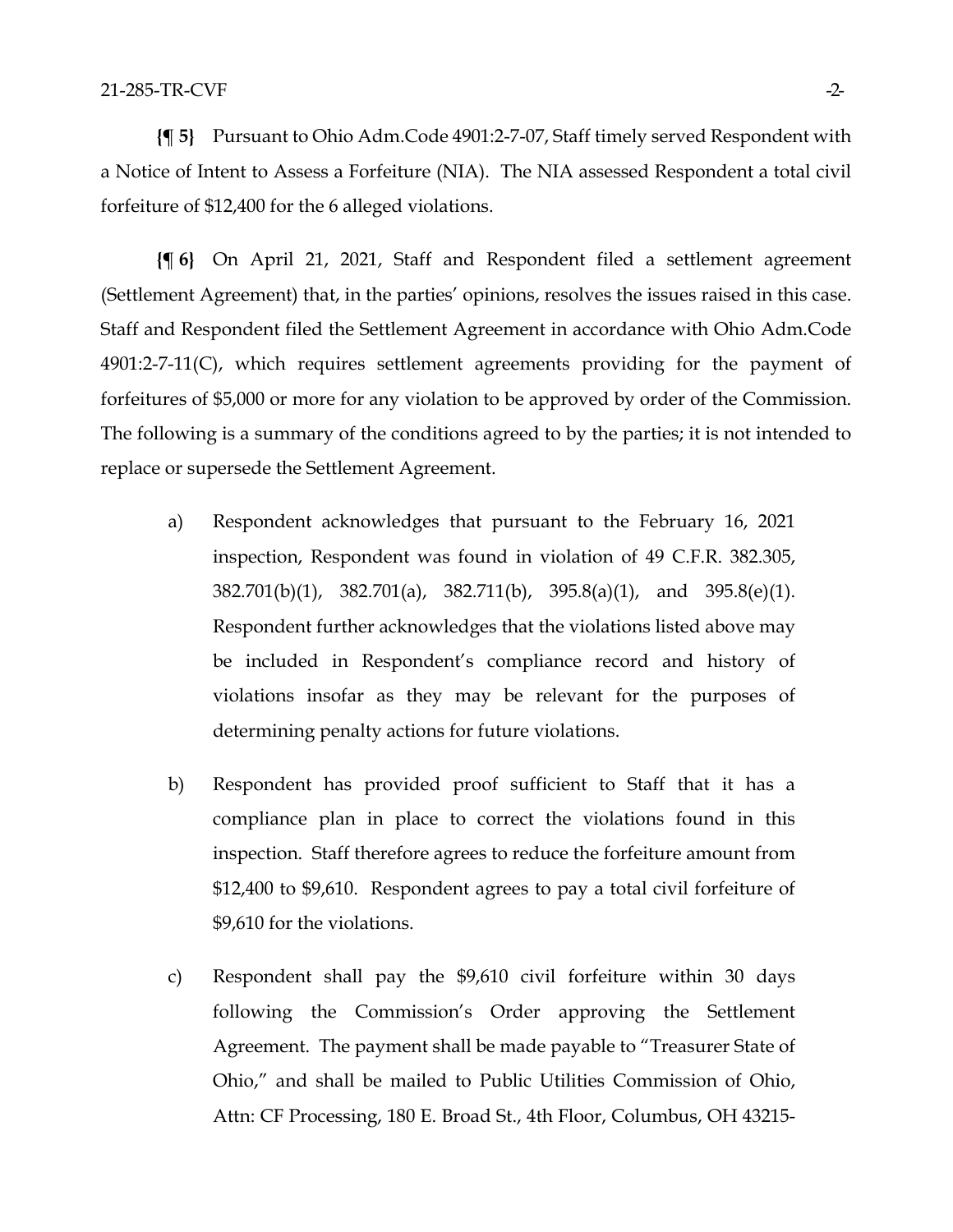3793. The case number 21-CR-419764 should appear on the face of the payment.

- d) The Settlement Agreement shall not become effective until adopted by an Order of the Commission. The date of the entry of the Commission Order adopting the Settlement Agreement shall be its effective date.
- e) The Settlement Agreement is made in settlement of all factual or legal issues in the case. It is not intended to have any effect in any other case or proceeding, except as described in the Settlement Agreement.

**{¶ 7}** The Commission notes that in accordance with Ohio Adm.Code 4901:2-7- 14(D), if the respondent fails to comply with the provisions of the Settlement Agreement for a period exceeding 30 days, Respondent shall be in default and shall be deemed to have admitted the occurrence of the violations and waived all further right to contest liability for the forfeiture originally assessed by Staff.

**{¶ 8}** The Commission finds that the Settlement Agreement submitted in this case is reasonable. Therefore, the Settlement Agreement shall be approved and adopted in its entirety.

### **III. ORDER**

**{¶ 9}** It is, therefore,

**{¶ 10}** ORDERED, That the Settlement Agreement submitted in this case be approved and adopted in its entirety. It is, further,

**{¶ 11}** ORDERED, That Respondent pay the civil forfeiture of \$9,610 in accordance with the Settlement Agreement. Payment shall be made by check or money order payable to "Treasurer State of Ohio," and mailed to PUCO, Attn: CF processing, 180 East Broad Street, 4th Floor, Columbus, Ohio 43215-3793. In order to assure proper credit, Respondent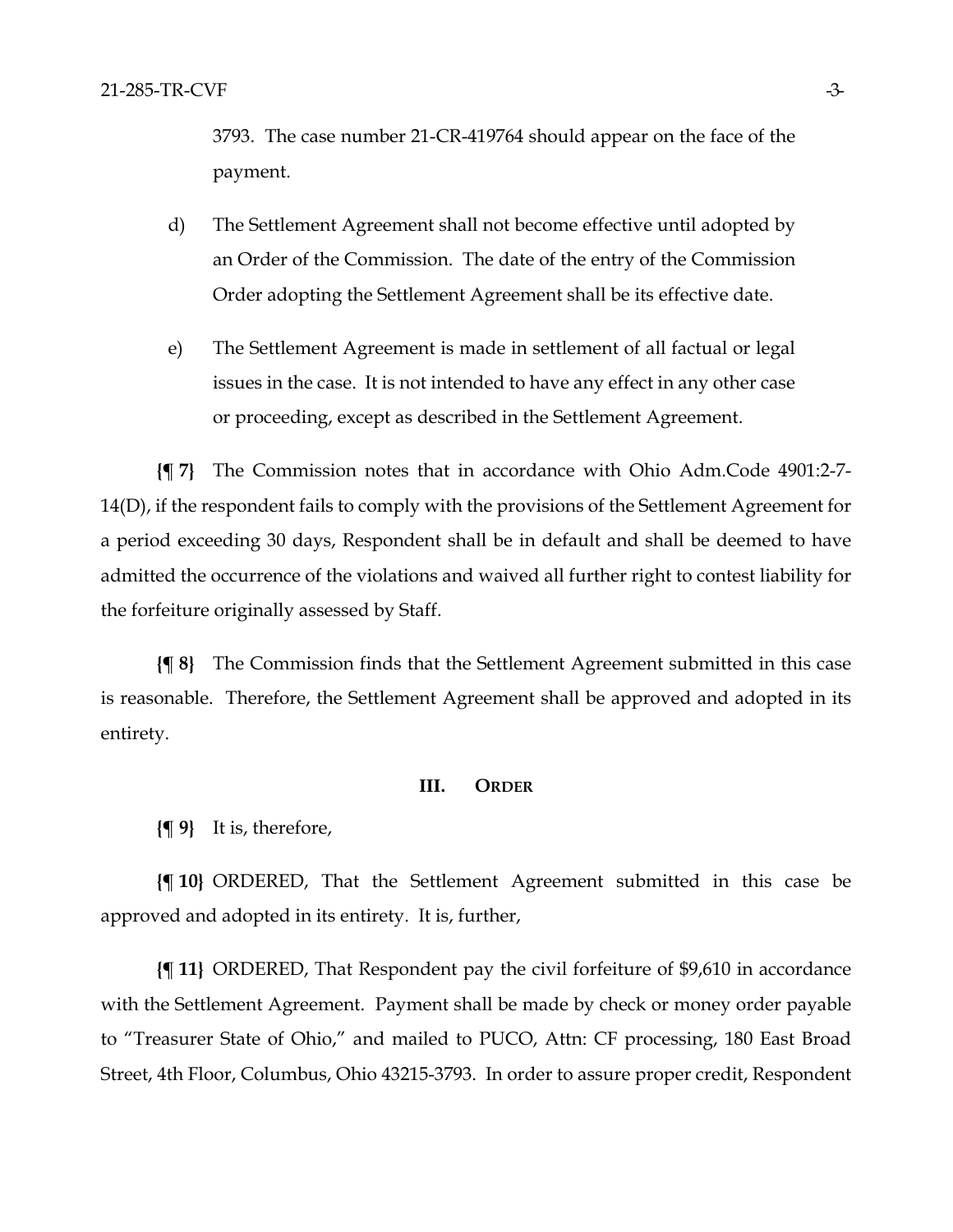# 21-285-TR-CVF-4-

is directed to write case number 21-CR-419764 on the face of the check or money order. It is, further,

**{¶ 12}** ORDERED, That a copy of this Finding and Order be served upon Respondent and all other interested parties of record.

COMMISSIONERS: *Approving:*  Jenifer French, Chair M. Beth Trombold Lawrence K. Friedeman Daniel R. Conway Dennis P. Deters

JMD/kck